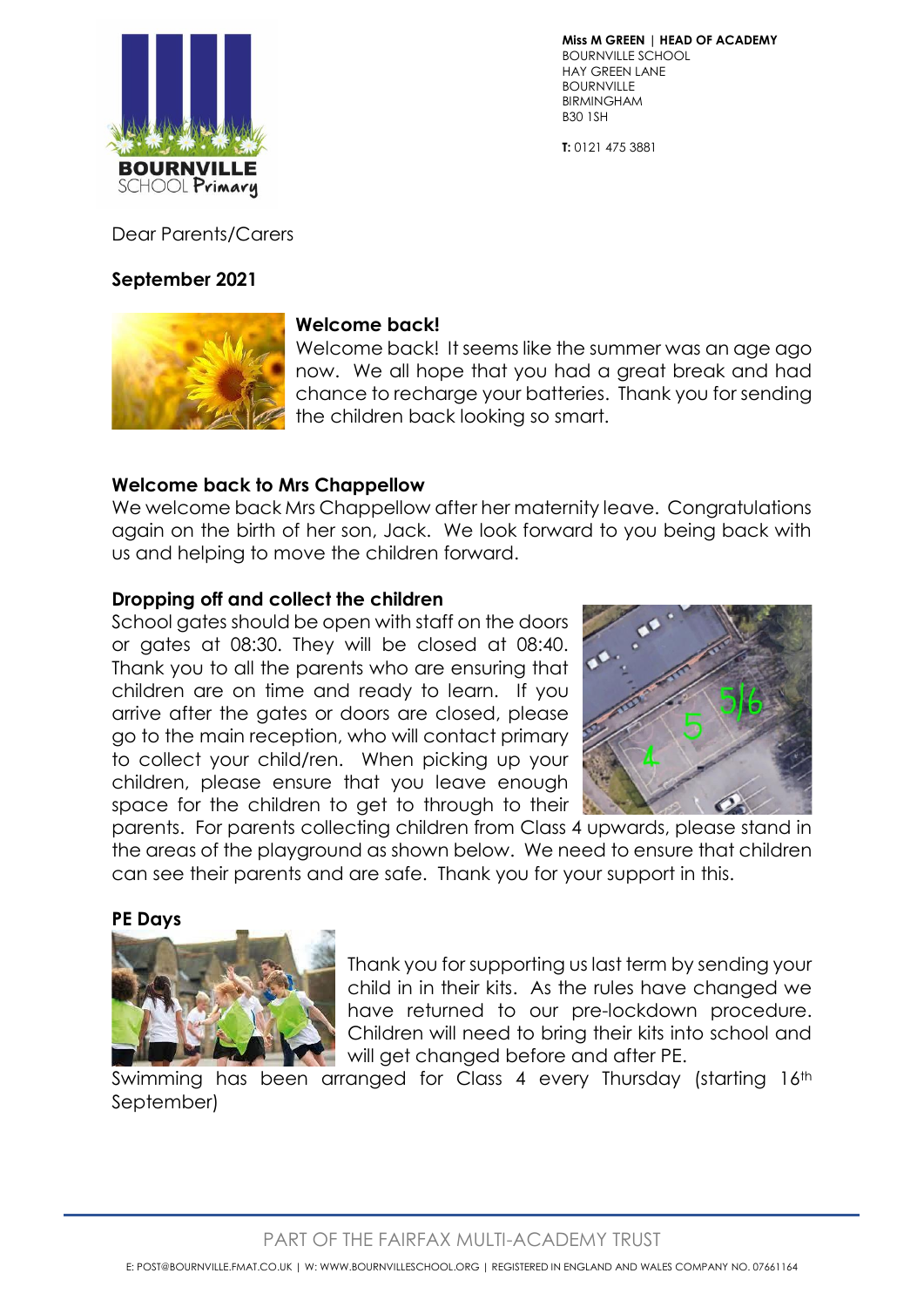

**T:** 0121 475 3881

The PE days are as follows:

Monday  $-5$  and  $5/6$ Tuesday – 3 and 4 Wednesday – R/1 and 1/2 Thursday  $-3$  and  $1/2$ Friday –  $R/1$ , 5 and  $5/6$ 

#### **Primary Staff**

| Senior Leadership Team | Mrs R Chappelow | <b>Head of Primary</b> |
|------------------------|-----------------|------------------------|
|                        | Mr S Brown      | Associate Head of      |
|                        |                 | Primary                |
|                        | Mrs E Mupesa    | EYFS & KS1 leader      |
|                        | Mr R King       | KS2 leader             |

| Class teachers | Mr King        | Class $5/6$ |
|----------------|----------------|-------------|
|                | Miss E Johnson | Class 5     |
|                | Miss N Collie  | Class 4     |
|                | Miss L Hill    | Class 3     |
|                | Miss G Kelly   | Class $1/2$ |
|                | Mrs Mupesa     | R/1         |

| TAs | Mrs P Bell (HLTA) | Cover lead            |
|-----|-------------------|-----------------------|
|     | Miss J Walker     | $TA - Class 1/2$      |
|     | Miss R Jones      | $T_A$ – Class 5 & 5/6 |
|     | Mrs A Brandrick   | $TA - Class 3 & 4$    |
|     | Mis A Vis         | $TA - R/I$            |

| Lunchtime Supervisors | I D Wood   |
|-----------------------|------------|
|                       | E Malpas   |
|                       | P Eustace  |
|                       | K Thompson |

#### **Uniform reminder.**

A huge thank you to all parents who ensure that their children arrive at school wearing their full school uniform. This included wearing black shoes not trainers.



PART OF THE FAIRFAX MULTI-ACADEMY TRUST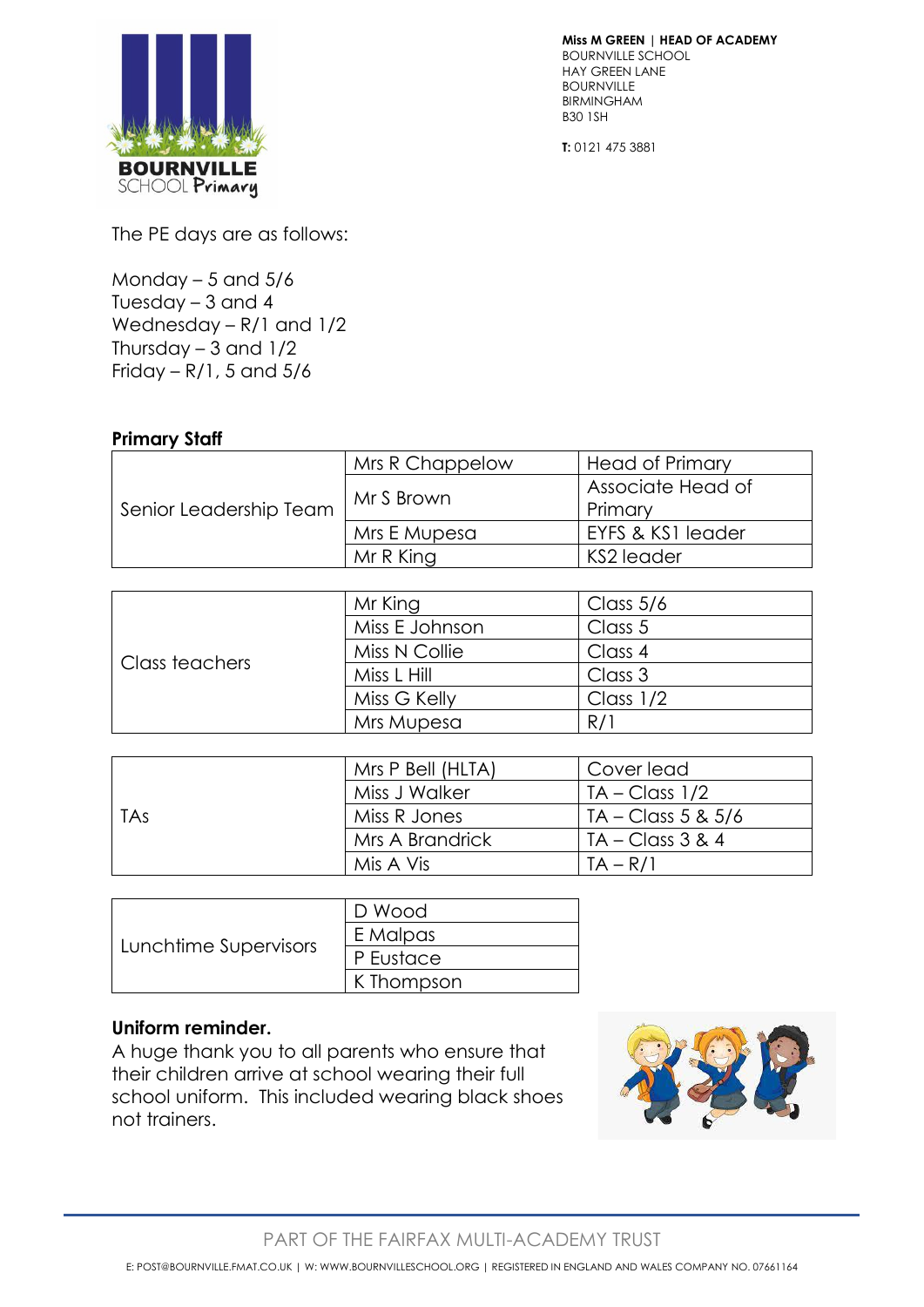

**T:** 0121 475 3881

### **Communication Books**

Each child will be issued with a communication book this week. The books should be brought in each morning and will be sent home each night. More detail will be sent with the book.

# **Topic web**



The children will be bringing home a curriculum map, highlighting what they are covering in their class each term so look out for these.

### **New display boards**

Display boards have been setup in each class to support with your child/ren's learning. They are current and display what the children are covering in English and Maths now.

#### **New interactive boards**

Each class now has a brand-new interactive whiteboard to support with the delivery of each lesson. Staff will have ongoing training on how to best engage the children.

## **Weekly news update**

From this Friday, each child will bring home the first weekly update.

## **Achiever's Assembly**



We are introducing an Achievers' Assembly. This will be held in the PPC First thing on Friday mornings. Teachers will pick a couple of children from each class who will receive a certificate in front of the whole of primary school. Parent/carers will also be invited. The first of these assemblies will be held on 24<sup>th</sup> September.

# **School Photographs**

The school photographer will be in school on Friday to take primary children's photographs.

PART OF THE FAIRFAX MUI TI-ACADEMY TRUST

E: POST@BOURNVILLE.FMAT.CO.UK | W: WWW.BOURNVILLESCHOOL.ORG | REGISTERED IN ENGLAND AND WALES COMPANY NO. 07661164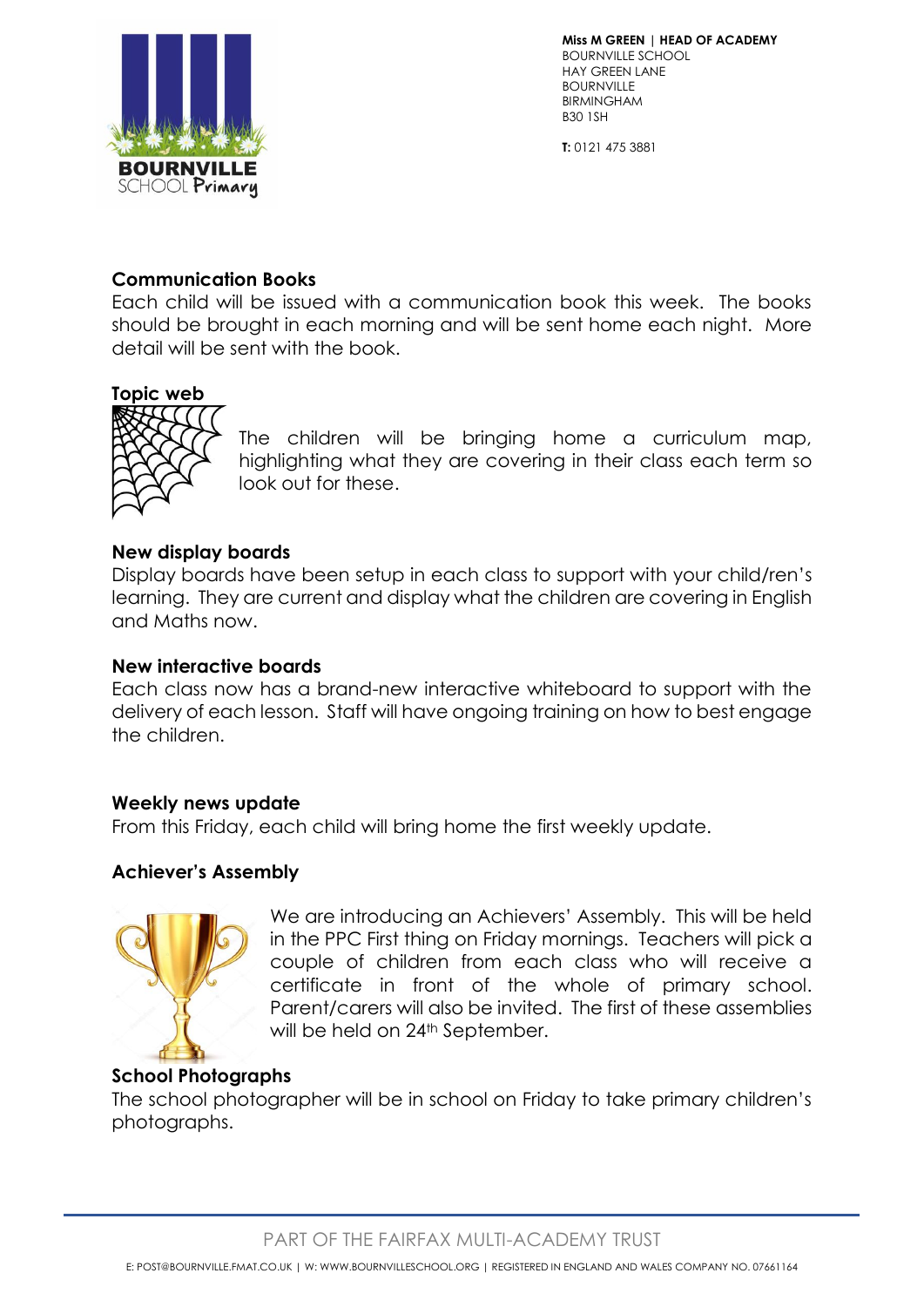

**T:** 0121 475 3881

## **Healthy tuck and Lunch**

A huge thank you to all of you who send your children in with a healthy snack for breaktime and a well-balanced packed lunch box, if your children have lunch from home. To further promote your children's health, we are going to follow the healthy schools' guidelines on tuck and lunch boxes. We are asking that if you send children in with tuck, that it is healthy e.g. a piece of fruit. For



lunch, children should avoid having chocolate, sweets, biscuits, cake and sugary or fizzy drinks. A sandwich, piece of fruit, a yogurt and a drink of water is much healthier for them.

The children are encouraged to bring in a bottle of water each day to ensure that they do not dehydrate. Please don't send them in with squash of any sort of sticky drink. This is not just for their health but also in case they spill it – it won't ruin any books.

## **Parent's evening**

Dates for parents' evening will be coming out soon. Hopefully, this can be a face-to-face event.

#### **Reading books**

We have purchased Accelerated Reader. This will ensure that the children are guided to relevant reading books to take home. The children are being assessed this week and will select their books to bring home.

#### **After school clubs**

After school clubs will start next week – WB 20<sup>th</sup> September. Clubs on offer are:

Boardgames club on Thursdays for years 1, 2 and 3 with 20 spaces available Football club on Thursdays for years 4, 5 and 6 with 24 spaces available Library club on Wednesdays for years 1, 2, 3, 4, 5 and 6 with 12 spaces available Netball club on Wednesdays for years 4, 5 and 6 with 24 spaces available

These can be booked on parent pay at a first come first serve basis